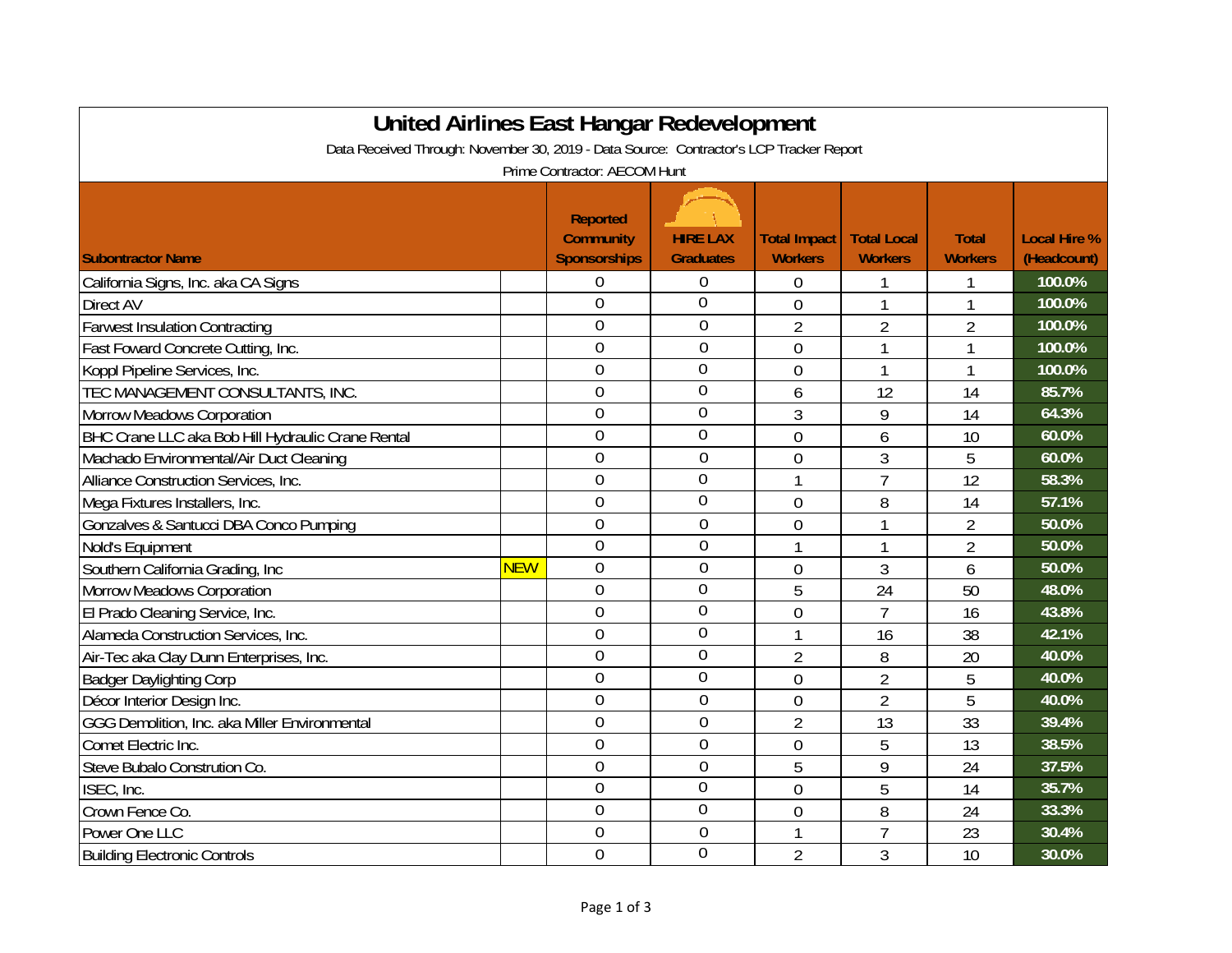| <b>United Airlines East Hangar Redevelopment</b>                                        |                     |                  |                |                    |                |                     |  |  |
|-----------------------------------------------------------------------------------------|---------------------|------------------|----------------|--------------------|----------------|---------------------|--|--|
| Data Received Through: November 30, 2019 - Data Source: Contractor's LCP Tracker Report |                     |                  |                |                    |                |                     |  |  |
| Prime Contractor: AECOM Hunt                                                            |                     |                  |                |                    |                |                     |  |  |
|                                                                                         |                     |                  |                |                    |                |                     |  |  |
|                                                                                         | <b>Reported</b>     |                  |                |                    |                |                     |  |  |
|                                                                                         | <b>Community</b>    | <b>HIRE LAX</b>  | Total Impact   | <b>Total Local</b> | <b>Total</b>   | <b>Local Hire %</b> |  |  |
| <b>Subontractor Name</b>                                                                | <b>Sponsorships</b> | <b>Graduates</b> | <b>Workers</b> | <b>Workers</b>     | <b>Workers</b> | (Headcount)         |  |  |
| The Culver Group, Inc.                                                                  | $\overline{0}$      | $\theta$         | 3              | 3                  | 10             | 30.0%               |  |  |
| Environmental Construction Group, Inc.                                                  | $\theta$            | $\overline{0}$   | 4              | 8                  | 27             | 29.6%               |  |  |
| CSI Electrical Contractors, Inc.                                                        | $\overline{0}$      | $\overline{0}$   | $\overline{2}$ | $\overline{1}$     | 25             | 28.0%               |  |  |
| C.A. Buchen Corp                                                                        | $\overline{0}$      | $\overline{0}$   | $\overline{0}$ | 4                  | 15             | 26.7%               |  |  |
| Hixson Backhoe                                                                          | $\overline{0}$      | $\overline{0}$   | $\overline{0}$ |                    | $\overline{4}$ | 25.0%               |  |  |
| Lawrence W. Rosine Co.                                                                  | $\overline{0}$      | $\mathbf 0$      | $\overline{0}$ | $\overline{2}$     | 8              | 25.0%               |  |  |
| <b>MSL Electric</b>                                                                     | $\mathbf 0$         | $\overline{0}$   | 1              | $\overline{2}$     | 8              | 25.0%               |  |  |
| 3531 Trucking Inc.                                                                      | $\overline{0}$      | $\overline{0}$   | $\overline{0}$ | $\overline{2}$     | 9              | 22.2%               |  |  |
| <b>ACCO Engineered Systems</b>                                                          | $\mathbf 0$         | $\overline{0}$   | $\overline{0}$ | 6                  | 27             | 22.2%               |  |  |
| Hector Marroquin dba Hectors Roofing                                                    | $\overline{0}$      | $\theta$         | $\overline{0}$ | $\overline{2}$     | 10             | 20.0%               |  |  |
| Penhall Company                                                                         | $\overline{0}$      | $\overline{0}$   | 1              | 1                  | 5              | 20.0%               |  |  |
| ABC Resources, Inc.                                                                     | $\overline{0}$      | $\overline{0}$   | $\overline{0}$ | $\overline{2}$     | 11             | 18.2%               |  |  |
| <b>Star Hardware</b>                                                                    | $\overline{0}$      | $\overline{0}$   | $\overline{0}$ | 1                  | 6              | 16.7%               |  |  |
| Diversified Production Services, Inc.                                                   | $\overline{0}$      | $\overline{0}$   |                | $\overline{7}$     | 45             | 15.6%               |  |  |
| <b>Griffith Company</b>                                                                 | $\overline{0}$      | $\overline{0}$   | $\overline{2}$ | 6                  | 45             | 13.3%               |  |  |
| Matrix Environmental, Inc.                                                              | $\mathbf 0$         | $\overline{0}$   | $\overline{0}$ | $\overline{2}$     | 15             | 13.3%               |  |  |
| J Colavin & Son, Inc.                                                                   | $\overline{0}$      | $\mathbf 0$      | $\overline{0}$ | 1                  | 8              | 12.5%               |  |  |
| Service West, Inc.                                                                      | $\mathbf 0$         | $\overline{0}$   | $\overline{0}$ | 5                  | 52             | 9.6%                |  |  |
| Condon-Johnson & Associates Inc.                                                        | $\overline{0}$      | $\overline{0}$   | $\overline{0}$ | 1                  | 13             | 7.7%                |  |  |
| Air Balance Co., Inc.                                                                   | $\overline{0}$      | $\overline{0}$   | $\overline{0}$ | $\overline{0}$     | $\mathbf{1}$   | 0.0%                |  |  |
| Better Way Plumbing & Repairs, Inc. dba Better Way Mechanical Plumbing                  | $\overline{0}$      | $\overline{0}$   | $\overline{0}$ | $\overline{0}$     | 3              | 0.0%                |  |  |
| C Below Inc                                                                             | $\overline{0}$      | $\overline{0}$   | $\overline{0}$ | $\mathbf 0$        | 9              | 0.0%                |  |  |
| Cal Empire Engineering Inc                                                              | $\overline{0}$      | $\overline{0}$   | $\overline{0}$ | $\mathbf 0$        | 3              | 0.0%                |  |  |
| <b>Concrete Coring</b>                                                                  | $\overline{0}$      | $\overline{0}$   | $\overline{0}$ | $\overline{0}$     | 3              | 0.0%                |  |  |
| Connor Concrete Cutting and Coring                                                      | $\overline{0}$      | $\overline{0}$   | $\overline{0}$ | $\overline{0}$     | 5              | 0.0%                |  |  |
| <b>Dinamic Modular Construction</b>                                                     | $\overline{0}$      | $\overline{0}$   | $\overline{0}$ | $\overline{0}$     | $\overline{2}$ | 0.0%                |  |  |
| Dunkel Bros Macninery Moving Inc                                                        | $\overline{0}$      | $\theta$         | 0              | $\mathbf 0$        | 3              | 0.0%                |  |  |
| <b>G&amp;G Door Products</b>                                                            | $\overline{0}$      | $\overline{0}$   | $\overline{0}$ | $\overline{0}$     | $\overline{2}$ | 0.0%                |  |  |